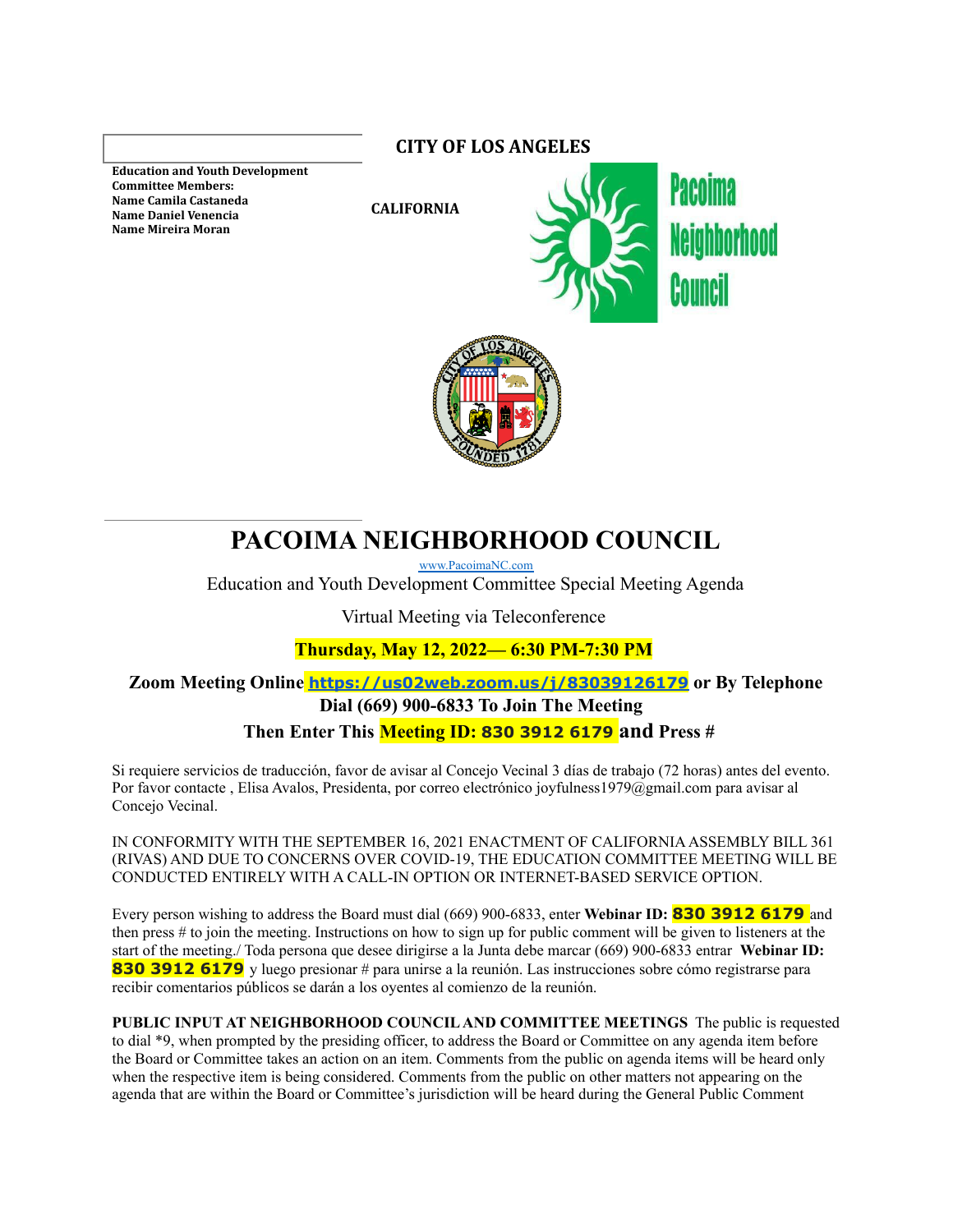period. Please note that under the Brown Act, the Board is prevented from acting on a matter that you bring to its attention during the General Public Comment period; however, the issue raised by a member of the public may become the subject of a future Board or Committee meeting. Public comment is limited to 2 minutes per speaker, unless adjusted by the presiding officer of the Board or Committee.

The Neighborhood Council system enables civic participation for all Angelenos and serves as a voice for improving government responsiveness to local communities and their needs. We are an advisory body to the City of Los Angeles, comprised of volunteer stakeholders who are devoted to the mission of improving our communities and bringing government closer to us.

**AB 361 UPDATES -** Public comment cannot be required to be submitted in advance of the meeting, only real-time public comment is required. If there are any broadcasting interruptions that prevent the public from observing or hearing the meeting, the meeting must be recessed or adjourned. If members of the public are unable to provide public comment or be heard due to issues within the Neighborhood Council's control, the meeting must be recessed or adjourned.

No formal meeting shall be held, or business conducted, or votes taken, in the absence of a quorum. A quorum shall consist of nine (9) members of the Board. No floating quorums are allowed.

#### **1.WELCOMING REMARKS: (5 minutes)**

- **a.** Call to order
- **b.** Roll Call

### **2.GENERAL PUBLIC COMMENT ON NON-AGENDA ITEMS: (10 minutes)**

*Comments from the public on non-agenda items within the Board's jurisdiction (Up to two (2) minutes per speaker, the Chair has the authority to adjust, if necessary, to equal time limits).*

### **3.NEW BUSINESS**

- A. **Motion/Discussion/** Updates regarding Pacoima Neighborhood Council partnership with Tia Chucha's Centro Cultural for the Celebrating Words Festival. Discuss the range of volunteer opportunities for PNC members, community engagement opportunities, progress of promotional material, and any other contingent details.
- B. **Motion/Discussion/** Parents, Educators/Teachers & Students in Action (PESA) is requesting an NPG grant of 5000 dollars to provide educational and mental health support for youth residing in the Pacoima Neighborhood Council area for fiscal year 2021-2022
- **C. Motion/Discussion/** Coronel Boxing Foundation is requesting an NPG grant of 4500 dollars to help 4 youth boxing students pay for a year of training and help with travel expenses when in a tournament

### **ADJOURNMENT**

Time allocations for agenda items are approximate and may be shortened or lengthened at the discretion of the Chairperson.

**THE AMERICAN WITH DISABILITIES ACT** As a covered entity under Title II of the Americans with Disabilities Act, the City of Los Angeles does not discriminate on the basis of disability and upon request will provide reasonable accommodation to ensure equal access to its programs, services, and activities. Sign language interpreters, assisted listening devices, or other auxiliary aids and/or services may be provided upon request. To ensure availability of services, please make your request at least 3 business days (72 hours) prior to the meeting by contacting the Department of Neighborhood